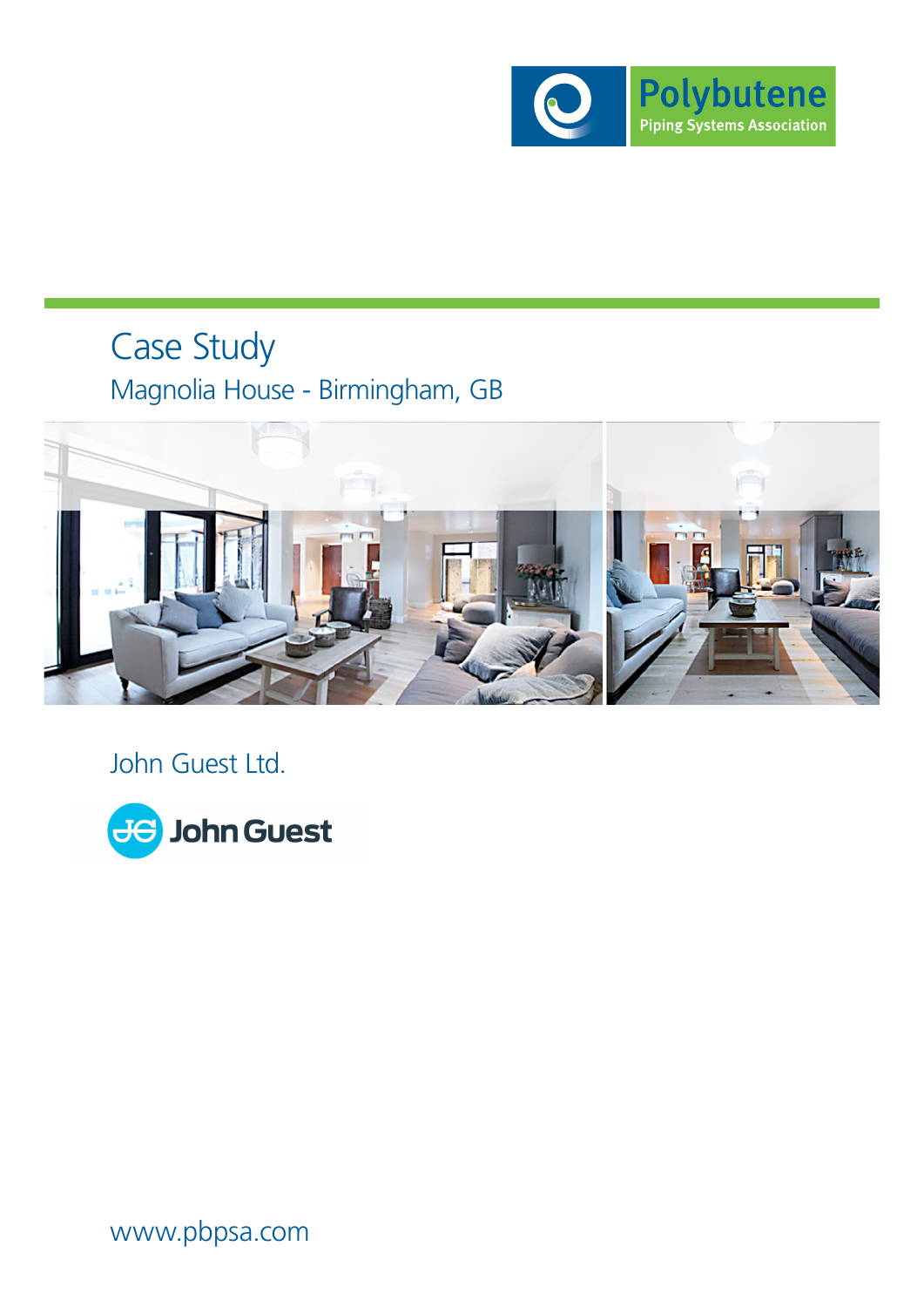

## Magnolia House - Birmingham, GB

John Guest Ltd.



#### **Creating a calm and secluded centre for palliative care**

The first of its kind in the UK and funded entirely by charitable donations, Magnolia House sets the benchmark for palliative and bereavement care across the country, ensuring devastating news is delivered in a calm and secluded place rather than clinical offices, empty cubicles or even playrooms, of the days gone past. The designers specified the JG Speedfit system made from Polybutene-1 from PBPSA member John Guest.